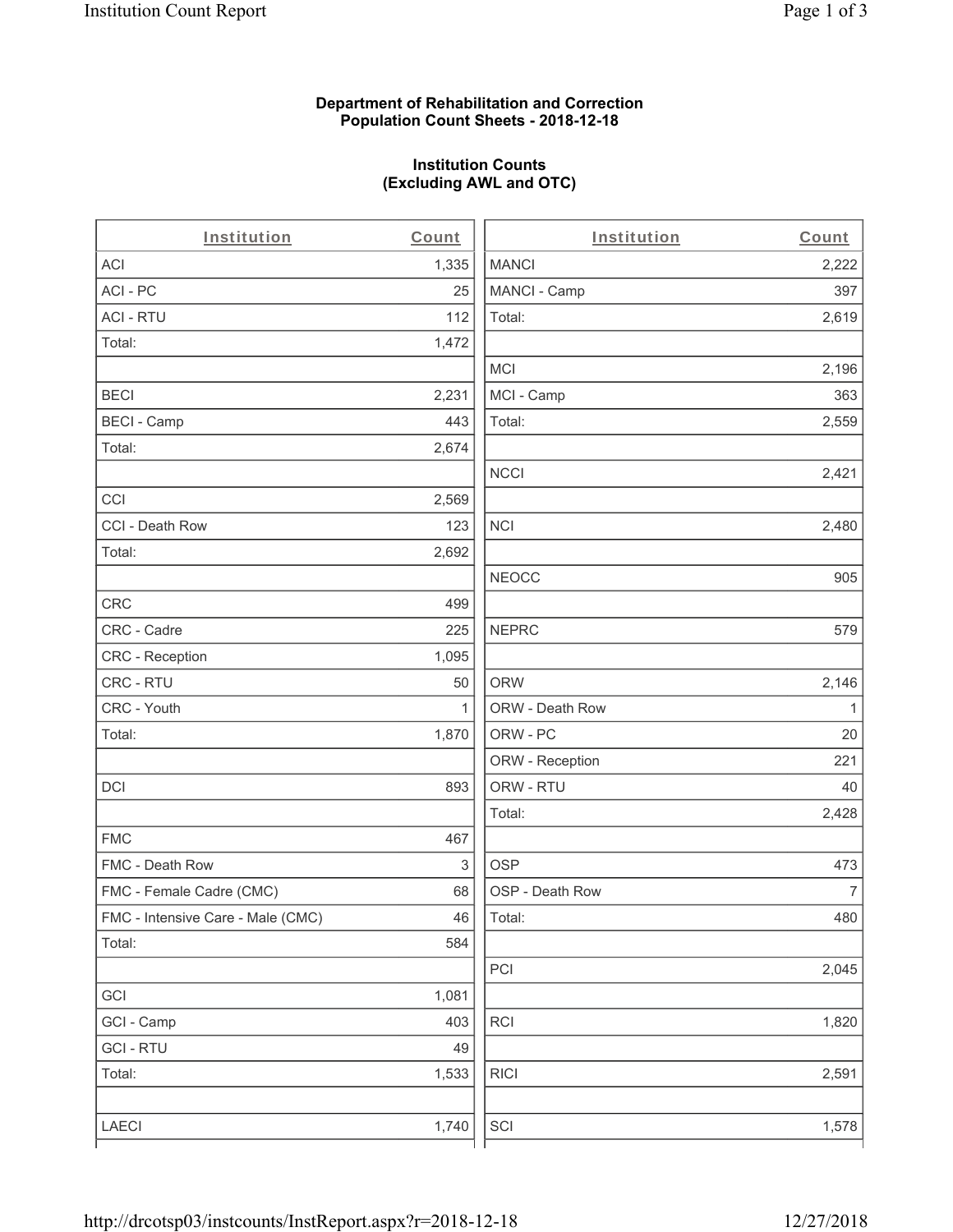| <b>LECI</b>              | 2,221 | <b>SOCF</b>      |                          | 1,262  |
|--------------------------|-------|------------------|--------------------------|--------|
| LECI - Camp              | 162   | SOCF - RTU       |                          | 51     |
| Total:                   | 2,383 | Total:           |                          | 1,313  |
| LOCI                     | 2,244 | <b>TCI</b>       |                          | 938    |
|                          |       | TCI - Camp       |                          | 439    |
| LORCI                    | 279   | Total:           |                          | 1,377  |
| LORCI - Cadre            | 125   |                  |                          |        |
| <b>LORCI - Reception</b> | 960   | <b>TOCI</b>      |                          | 724    |
| Total:                   | 1,364 | <b>TOCI - PC</b> |                          | 101    |
|                          |       | Total:           |                          | 825    |
| <b>MACI</b>              | 994   |                  |                          |        |
| MACI - Minimum           | 1,249 | <b>WCI</b>       |                          | 1,301  |
| Total:                   | 2,243 | <b>WCI-RTU</b>   |                          | 29     |
|                          |       | Total:           |                          | 1,330  |
|                          |       |                  | <b>Total Population:</b> | 49,042 |

## **Male Population by Security Level (Include AWL and Exclude OTC)**  *No data found for this section for the date provided. [R]*

# **Female Population by Institution (Include AWL and Exclude OTC)**

| Institution              | Body                         | <b>AWL</b>   | $(-OTC)$ | Total |
|--------------------------|------------------------------|--------------|----------|-------|
| <b>DCI</b>               | 893                          | 6            | 3        | 896   |
| <b>FMC</b>               |                              | 16<br>3      |          | 18    |
| FMC - Female Cadre (CMC) | 68                           |              |          | 68    |
| <b>NEPRC</b>             | 579                          | 18           | 4        | 593   |
| <b>ORW</b>               | 2,145                        | 47           | 27       | 2,165 |
| <b>ORW - Death Row</b>   |                              | $\mathbf 0$  | 0        |       |
| ORW - PC                 | 20                           | 0            | 0        | 20    |
| ORW - Reception          | 221                          | 12           | 11       | 222   |
| ORW - RTU                | 40                           | $\mathbf{0}$ | $\Omega$ | 40    |
|                          | <b>Total Female</b><br>3,983 | 87           | 47       | 4,023 |